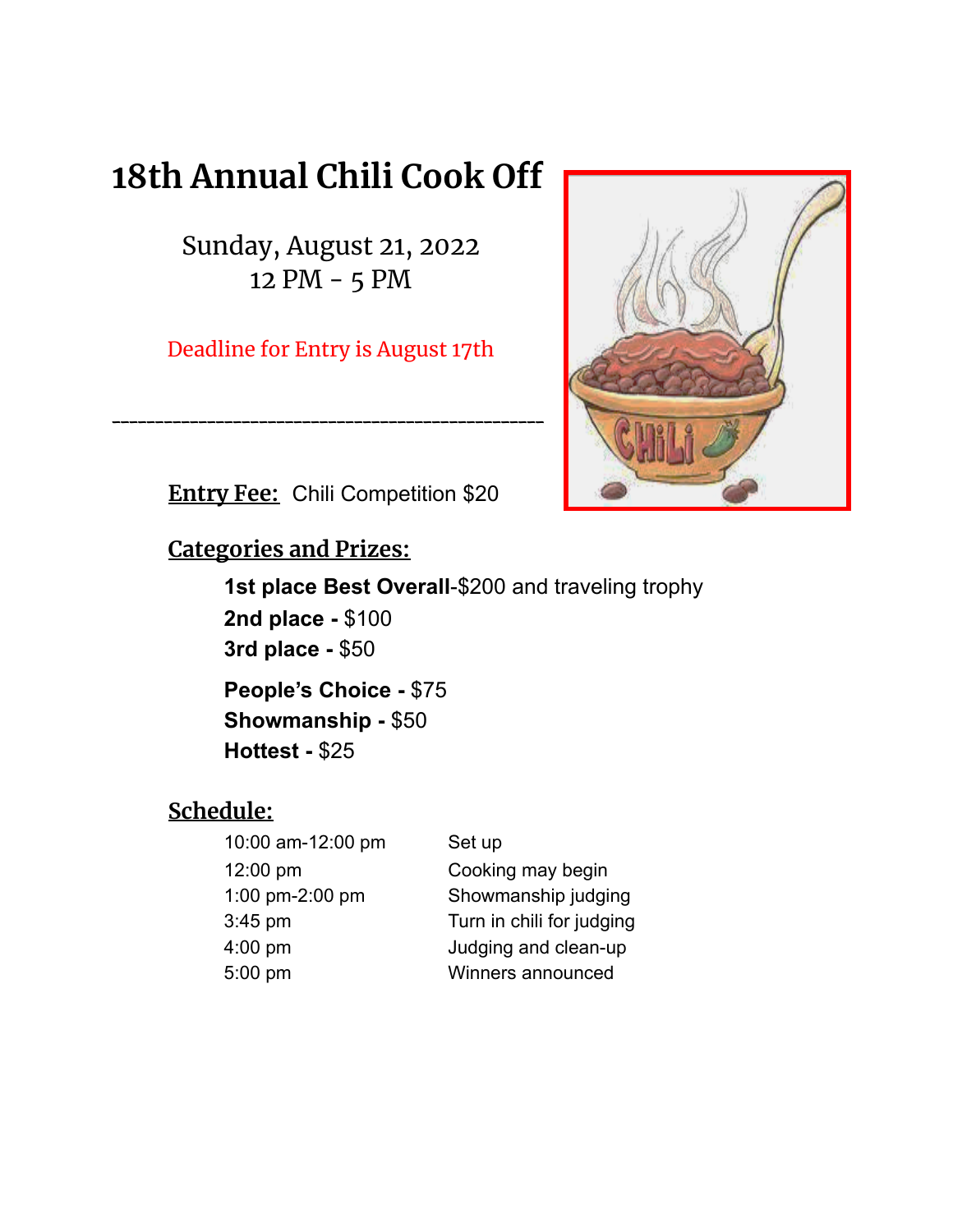# **Fairbury Fair Chili Cook-off Rules**

- 1. Competition is limited to the first 12 entries received.
- 2. Chili contest may be entered by individuals or a team of people.
- 3. Competition is open to anyone.
- 4. Chili must be prepared from scratch (no commercial chili mixes).
- 5. Chili must be cooked on site the day of the cook-off. NO precooked meat or ingredients.
- 6. Chili may be prepared with beans or without beans.
- 7. Chili must be prepared in a sanitary container.
- 8. You must be willing to taste your own chili.
- 9. Chili must be prepared in the open. (Not in motor homes or enclosed areas.)
- 10. To be eligible for the People's Choice prize, contestants must provide an extra TWO gallons.
- 11. Each head cook must bring their tasting cup to the judges by the designated time of judging.
- 12. Bring your own drop cords and power plugs for electricity.
- 13. Each contestant/team is limited to one electrical appliance plugged in at a time.

#### **Judging Criteria for Chili:**

|  | 1. Aroma | 2. Taste | 3. Aftertaste | 4. Consistency |
|--|----------|----------|---------------|----------------|
|--|----------|----------|---------------|----------------|

## **Showmanship Rules:**

-------------------------------------------------------------------

- 1. All above rules apply.
- 2. Must enter the chili cook off competition.
- 3. Must enter showmanship on entry form. (NO entry fee)
- 4. Must have a sign identifying your chili team name.
- 5. Teams/individuals may not use nudity, profanity, firearms, explosives or pyrotechnics in their shows.
- 6. If you use music, you must provide your own player.
- 7. Team/individual activities may not interfere with other contestants.
- 8. Showmanship will be judged at a specific time during the competition.
- 9. Bring your own drop cords and power supplies if needed.
- 10. Teams/individuals will be judged both at their cooksites and while traveling around the cookoff, if applicable, during the judging period.

#### **Judging Criteria for Showmanship:**

**1. Theme 2. Costume 3. Booth set-up 4. Action 5. Audience Appeal**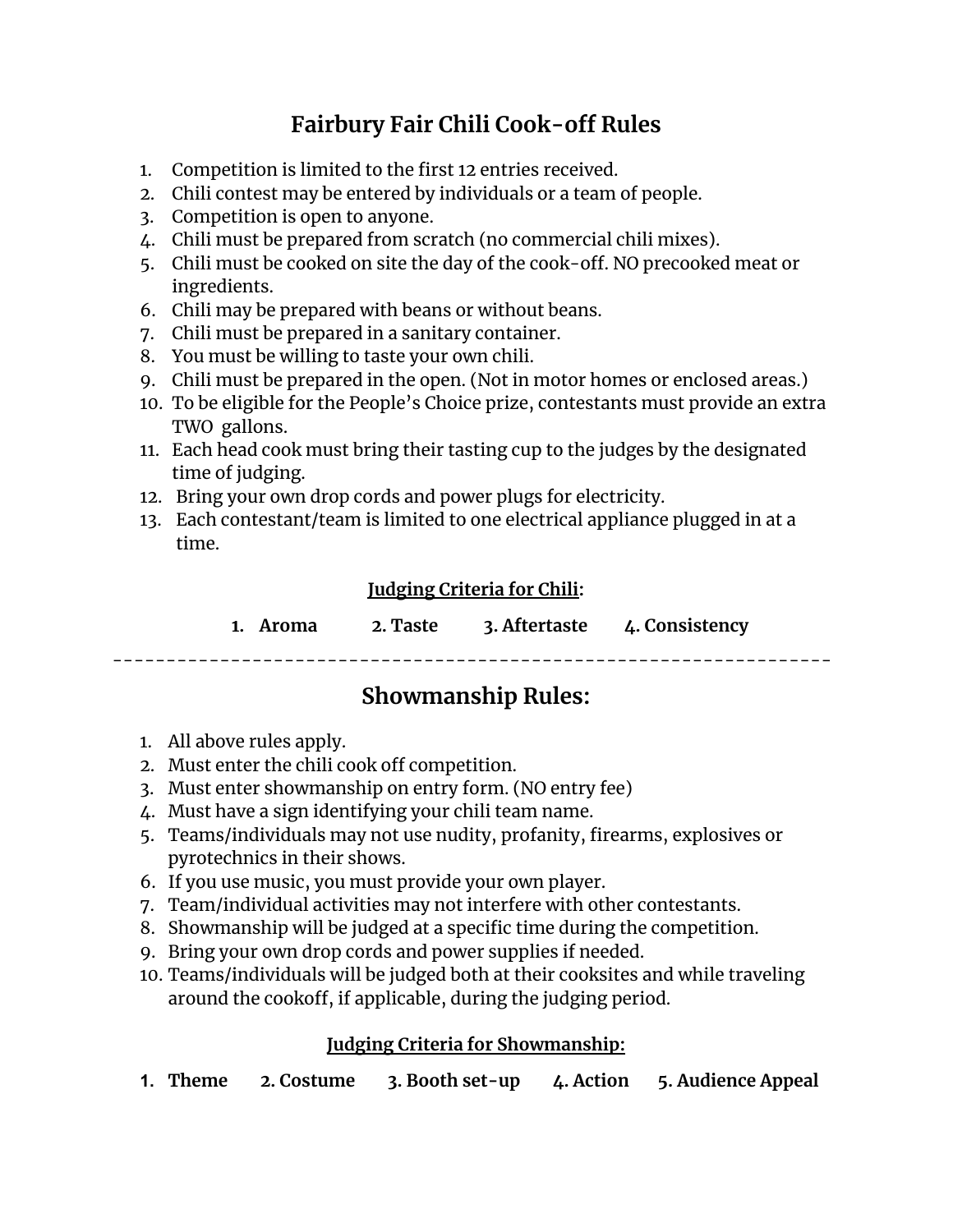# **What to Bring:**

- 1. Cooking stove or fuel-grills or coleman-type stoves. Burning anything on the ground will not be allowed.
- 2. All of your utensils you will need for preparation: pots, cutting boards, a knife, water, coolers for meats, paper towels, spoons, can opener, matches, etc.
- 3. All of your ingredients (NONE precooked)
- 4. Table and chairs for cooking and sitting. You will have a space 10'x10' for your cooking and showmanship.
- 5. If you are competing in showmanship, bring all of your props, costumes, etc.
- 6. I**MPORTANT TO NOTE!** Parking by the competition is not available. You will be able to park outside of the west gate (1st street gate). You may drive in the gate and unload, then take your vehicle back outside of the gate.
- 7. Drop cord if you want to plug into electricity.